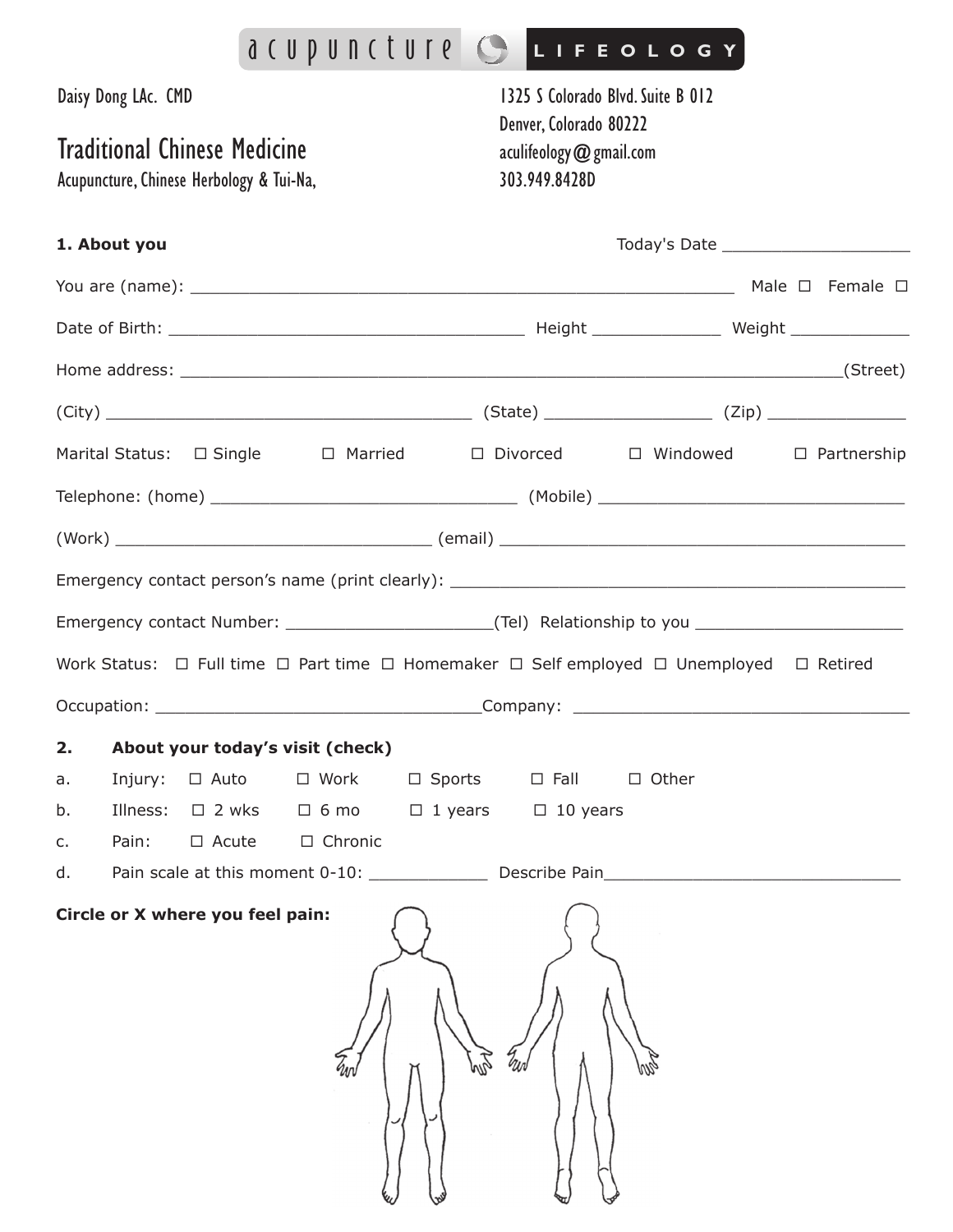## **3. About your payment information**

| a.            |                                          |  |  |  |
|---------------|------------------------------------------|--|--|--|
| b.            |                                          |  |  |  |
| i.            |                                          |  |  |  |
| ii.           |                                          |  |  |  |
| iii.          |                                          |  |  |  |
| iv.           |                                          |  |  |  |
| $V_{\bullet}$ |                                          |  |  |  |
| $C_{1}$       | Detail information of your billing party |  |  |  |
|               |                                          |  |  |  |
|               |                                          |  |  |  |
|               |                                          |  |  |  |
|               |                                          |  |  |  |
|               |                                          |  |  |  |
|               |                                          |  |  |  |
|               |                                          |  |  |  |

## **4. About your lifestyle**

- a. Caffeine □ Yes □ No
- b. Alcohol □ Yes □ No
- c. Tobacco  $\Box$  Yes  $\Box$  No
- d. Marijuana □ Yes □ No
- e. Vegetarian diet □ Yes □ No
- f. Carnivore diet  $\Box$  Yes  $\Box$  No
- g. Sugar Craving □ Yes □ No
- h. Regularly exercise ¨ Yes ¨ No such as \_\_\_\_\_\_\_\_\_\_\_\_\_\_\_\_\_\_\_\_\_\_\_\_\_\_\_\_\_\_\_\_\_\_\_\_
- i. Stress from work, family, relationship or others  $\Box$  Yes  $\Box$  No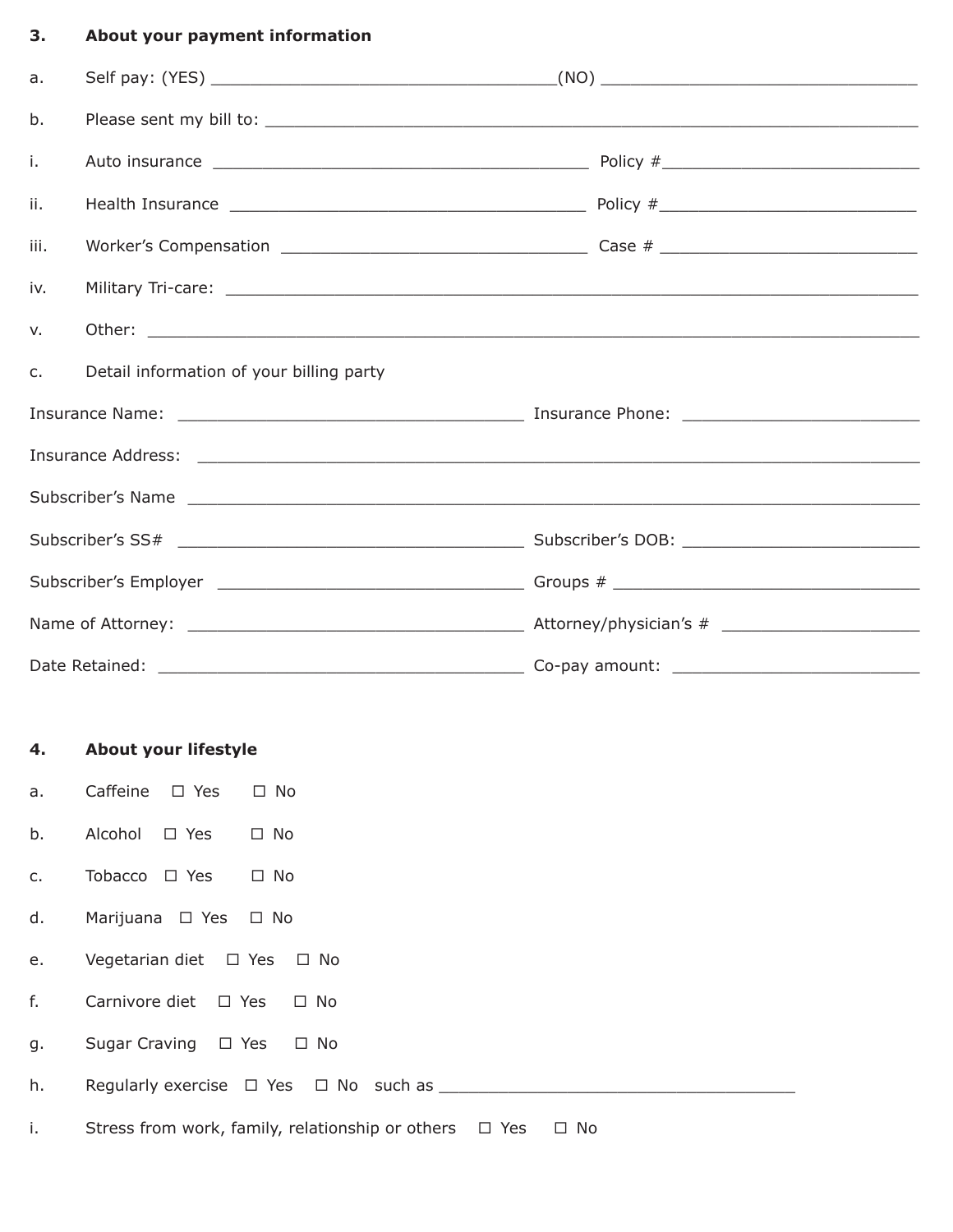| 5.   | Are you taking medication? $\square$ Yes $\square$ No (If yes, what are you currently taking?) |
|------|------------------------------------------------------------------------------------------------|
| a.   |                                                                                                |
| b.   |                                                                                                |
| c.   |                                                                                                |
| d.   |                                                                                                |
|      |                                                                                                |
| 6.   | <b>Allergies</b>                                                                               |
| a.   |                                                                                                |
| b.   |                                                                                                |
| c.   |                                                                                                |
|      |                                                                                                |
| 7.   | If you are female, please answer these questions:                                              |
| a.   |                                                                                                |
| b.   |                                                                                                |
| c.   |                                                                                                |
| d.   | Any PMS or cramp pre or during menstruation?  □ Yes □ No                                       |
| e.   | Any miscarriage? □ Yes □ No                                                                    |
| f.   | Are you taking contraceptive pills pills? $\Box$ Yes<br>$\square$ No                           |
| g.   |                                                                                                |
| h.   | Are you having menopausal symptoms (hot flashes/night sweats)? $\Box$ Yes<br>$\Box$ No         |
|      |                                                                                                |
| 8.   | About your present medical history                                                             |
| a.   | Regarding your pain:                                                                           |
| i.   |                                                                                                |
| ii.  |                                                                                                |
| iii. |                                                                                                |
| b.   |                                                                                                |
| c.   | Surgeries that related to this visit                                                           |